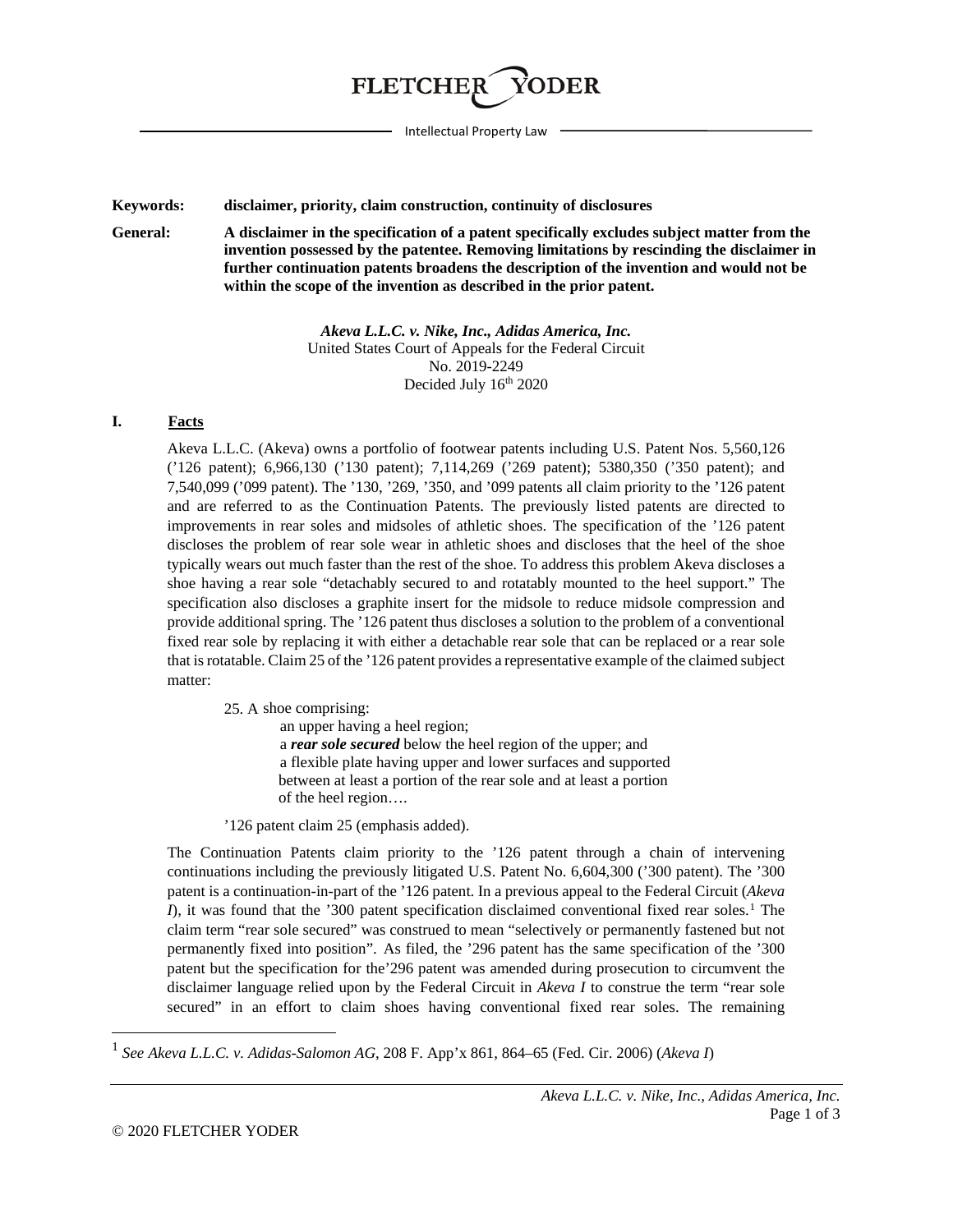

Intellectual Property Law

Continuation Patents are continuations of the '296 patent and were similarly amended either at filing or during prosecution.

In the present case, Akeva sued Nike Inc. and Adidas America Inc. for infringement of claims of the '126 patent and the Continuation Patents. All of the accused shoes have conventional fixed rear soles. In a motion for summary judgement, the defendants argued that the term "rear sole secured" in the '126 patent claims, just as with the claims of the '300 patent asserted in *Akeva I*, could not include a shoe with a conventional fixed rear sole. The district court declined to apply collateral estoppel against Akeva's proposed construction in light of the previous decision in *Akeva I* because the '126 patent does not share an identical written description with the '300 patent*.* However, the district court reviewed the '126 patent specification and found that it also disclaimed conventional rear fixed soles from the invention, concluding that rear sole secured in the context of the patent means "rear sole selectively or permanently fastened, but not permanently fixed in position." That is, the rear sole could be (1) detachable or (2) attached and rotatable, but a conventional fixed rear sole was not within the scope of the claim term.

The district further ruled that Akeva's amendments to the specification of the Continuation Patents added new matter by broadening the scope of the disclosure and therefore could not claim priority to the '126 patent (since both the '300 patent and the '126 patent were found to disclaim and disavow conventional fixed rear sole shoes). As a result, and because Nike's accused product was on sale before the filing date of the Continuation Patents, the Continuation Patents were invalid under 35 U.S.C. § 102. Akeva appealed the decision.

## **II. Issues**

- 1) Did the district court err in finding that the '126 patent disclaimed a shoe with a conventional fixed rear sole?
- 2) Did the district court err in finding that the Continuation Patents cannot claim priority to the '126 patent?

## **III. Discussion**

**1) No.** The court agreed with the district court's finding that the '126 specification clearly disclaims shoes with conventional fixed rear soles. The court noted that "[w]here the specification makes clear that the invention does not include a particular feature, that feature is deemed to be outside the reach of the claims of the patent.["2](#page-1-0) The court found that numerous statements in the specification made it clear a conventional fixed rear sole is not within the scope of the invention. For example, the Description of the Preferred Embodiments section of the specification describes multiple embodiments, with each embodiment requiring a detachable or rotatable rear sole. Akeva argued that the '126 patent does not disclaim conventional rear fixed soles because the specification discloses two distinct inventions: (1) The rotatable and/or detachable rear soles and (2) the flexible plate in the midsole. The court disagreed, because the specification consistently describes the invention as a shoe with a detachable or rotatable fixed sole that may have a flexible plate (e.g., graphite inserts), i.e., the court was unable to find any disclosure in the specification of the flexible

 $\overline{\phantom{a}}$ 

<span id="page-1-0"></span><sup>2</sup> *In SciMed Life Systems Inc. v. Advanced Cardiovascular Systems Inc.* 242 F.3d 1337, 1341 (Fed. Cir. 2001)